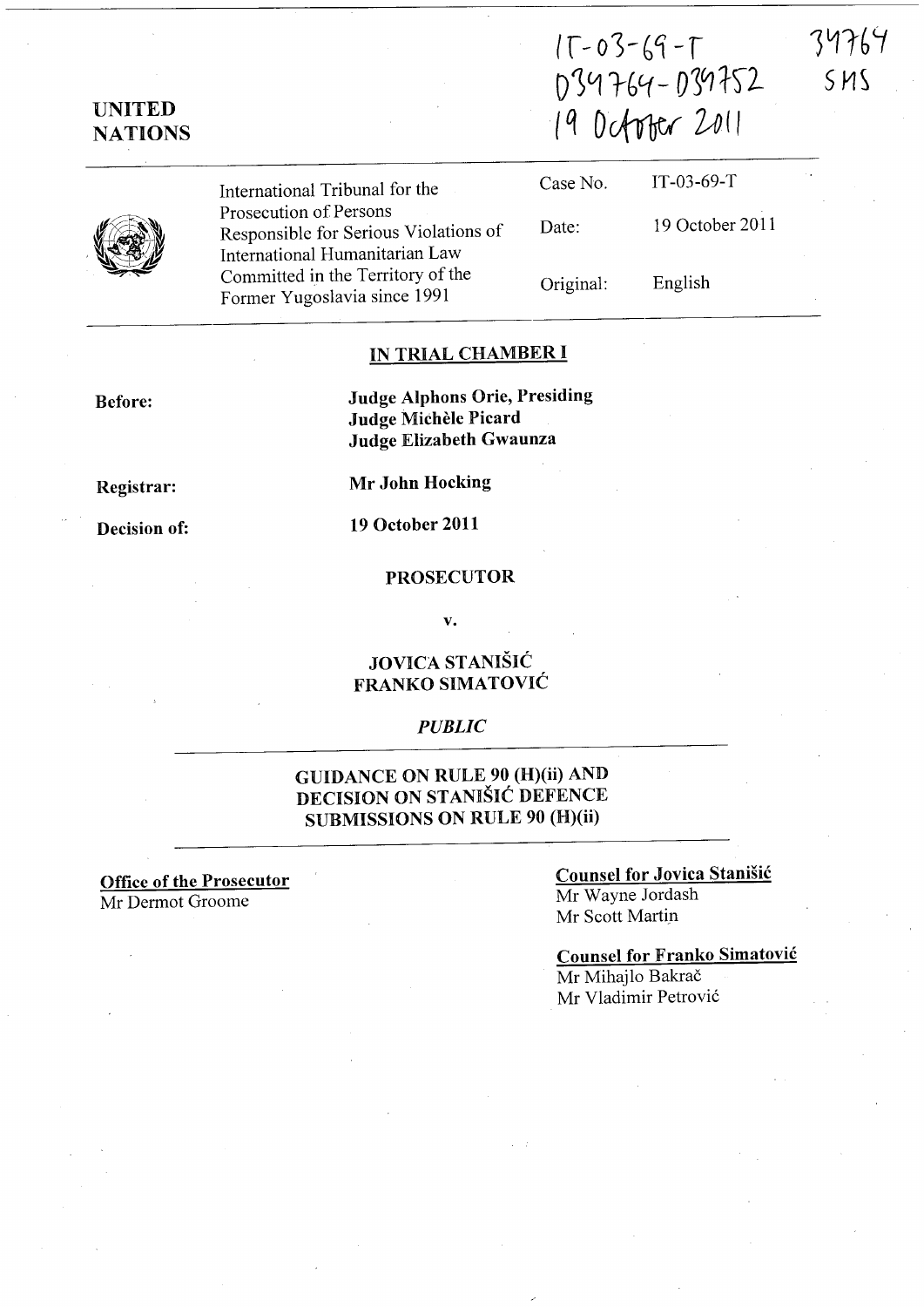# **I.** PROCEDURAL HISTORY

1. On 11, 14, 20, and 23 July 2011, the Stanisic Defence objected to the Prosecution's crossexaminations of Defence witnesses on the grounds that the Prosecution had failed to "put its case" to them in compliance with Rule 90 (H)(ii) of the Rules of Procedure and Evidence ("Rules").<sup>1</sup> The Prosecution contended that it had complied with the Rule's obligations in its cross-examinations and disputed the Stanišić Defence's interpretation of the Rule.<sup>2</sup>

2. On 14 and 20 July 2011, the Chamber invited the parties to make written submissions of: (a) their interpretation of Rule 90 (H)(ii); (b) how the Prosecution should conduct itself in accordance with the Rule; and (c) what remedies the parties suggest the Chamber adopt for any non-compliance with the Rule.<sup>3</sup>

3. On 3 August 2011, the Stanisic Defence filed its submission ("Submissions on Rule 90 (H)(ii)").<sup>4</sup> On 10 August 2011, the Prosecution responded ("Response").<sup>5</sup> The Chamber had previously granted the Stanisić Defence leave to file a reply.<sup>6</sup> On 17 August 2011, the Stanisić Defence filed its reply ("Reply"), requesting (a) leave to exceed the word limit, (b) that the Chamber adopt the remedy analysis of the *Stanisic and Zupljanin* case *("Stanisic and Zupljanin*  Decision")<sup>7</sup> for non-compliance with Rule 90 (H)(ii), and (c) that the Chamber consider the Prosecution's non-compliance with the Rule in its analysis of the evidence in the final judgment.<sup>8</sup>

# **11.** SUBMISSIONS OF THE PARTIES

# A. Stanisic Defence

4. The Stanišić Defence submits that the primary purpose of Rule 90 (H)(ii) is to require the parties "to provide (or act to elicit) sufficient detail to the Trial Chamber on facts in issue between the parties so that it can adequately resolve the innocence or guilt of an individual".<sup>9</sup> The Stanišić Defence contends that its interpretation furthers two other obligations found within the Rules: that the standard for conviction of "beyond reasonable doubt" is met and that the Prosecution comply

/

T. 12550-12561, 12873-12877, 13142-13144, 13525-13535. On 23 July 2011, the Simatovic Defence agreed with  $\mathbf{1}$ the Stanisic Defence's in court objections, T. 13535.

 $\overline{2}$ T. 12553-12561, 12876-12877, 13532-13535.

 $\overline{3}$ T. 12877-12878, 13144.

Stanisic Defence Submissions on Rule 90 (H)(ii); 3 August 2011.  $\overline{4}$ 

Prosecution Response to Stanisic Defence Submissions on Rule 90 (H)(ii), 10 August 2011. 5

 $\epsilon$ T.13145-13146.

*Prosecutor* v. *Mica Stanisic and Stojan Zupljanin,* Case no. IT-08-91-T, Decision on Prosecution's Motion Seeking Clarification in Relation to the Application of Rule 90 (H)(ii), 12 May 2010.

<sup>8</sup>  Stanišić Defence Reply to the Prosecutions Response to Stanišić Defence Submissions on Rule 90 (H)(ii), 17 August 2011 (Confidential), paras 4, 12-13, 23.

<sup>9</sup>  Reply, para. 12.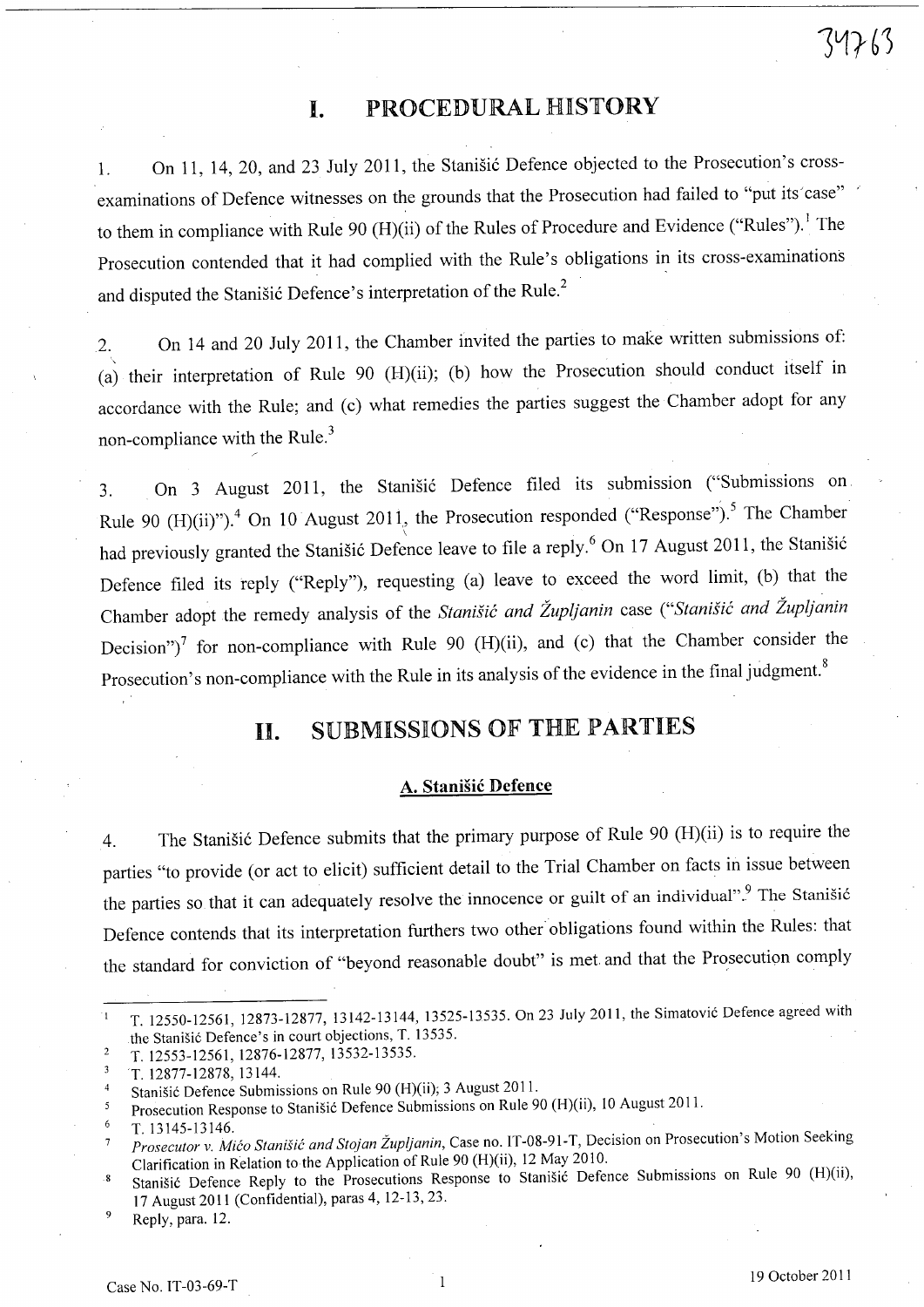# 39762

with its duty to assist the Chamber in arriving at the truth.<sup>10</sup> The Stanišić Defence submits that, in issuing its Final Judgement, the Chamber should have heard every possible explanation or rebuttal of allegations against the Accused.<sup>11</sup> The Stanisic Defence submits that this can be accomplished if the Prosecution, in accordance with Rule 90 (H)(ii), puts its case to Defence witnesses.<sup>12</sup>

5. The Stanišić Defence submits that if the Prosecution does not cross-examine a witness on "facts in issue" between the parties, it gives the impression that it has accepted the witness's testimony.<sup>13</sup> To this, the Stanišić Defence poses the following hypothetical ("Hypothetical One"):<sup>14</sup>

if the Prosecution in this case does not challenge a witness from SAO Krajina regarding the alleged role played by Stanišić in the alleged "parallel" military structure, are the Defence (and the witness) to understand that it does not rely upon this theory any longer? Is this no longer a "fact in issue"?

6. The Stanišić Defence submits that Rule 90 (H)(ii) places an obligation on the Prosecution to cross-examine witnesses on "facts in issue" between the parties.<sup>15</sup> The Stanišić Defence contends that the *Brdanin* Trial Chamber applied this standard to cross-examination by the parties. 16 The Stanišić Defence further submits that the Prosecution can meet its obligations under Rule 90 (H)(ii) by presenting contradictory evidence to Defence witnesses in an as exhaustive and detailed manner as possible, keeping in mind the need to conserve judicial resources. 17 It submits that challenging a witness in this manner is in line with the Prosecution's duty to seek the truth.<sup>18</sup> In addition, while the Stanišić Defence submits that a party "need not put its case to a witness who has not contradicted evidence in its case", it also suggests that a "sensible approach" should be taken to allow the witness to be confronted on facts in issue so that the evidence that emerges can be properly understood.<sup>19</sup> Finally, it submits that less flexibility in the requirements under Rule 90 (H)(ii) of putting one's case and as much specificity as possible are both necessary in complex trials to protect the Accused's rights and enhance the administration of justice. $20$ 

 $12$  Ibid.

 $14$  Ibid.

16 Reply, para. 8, citing *Prosecutor* v. *Braanin and Talic,* Case no. IT-99-36-T, Decision on "Motion to Declare Rule 90 (H)(ii) Void to the Extent it is in Violation of Article 21 of the Statute of the International Tribunal" by the Accused Radoslav *Brđanin* and on "Rule 90 (H)(ii) Submissions" by the Accused Momir Talić, 22 March 2002 *("Braanin* Trial Decision").

19 Reply, para. 9.

 $10$  Submissions on Rule 90 (H)(ii), paras 12, 15; Reply, paras 6, 10-12.

<sup>&</sup>lt;sup>11</sup> Submissions on Rule 90 (H)(ii), para. 11.

<sup>&</sup>lt;sup>13</sup> Submissions on Rule 90 (H)(ii), para. 9.

<sup>&</sup>lt;sup>15</sup> Submissions on Rule 90 (H)(ii), paras 8, 13, 18; Reply, paras 8-9.

<sup>&</sup>lt;sup>17</sup> Submission on Rule 90 (H)(ii), para. 15; Reply, para. 6.

 $18$  Ibid.

<sup>20</sup> Reply, para. 13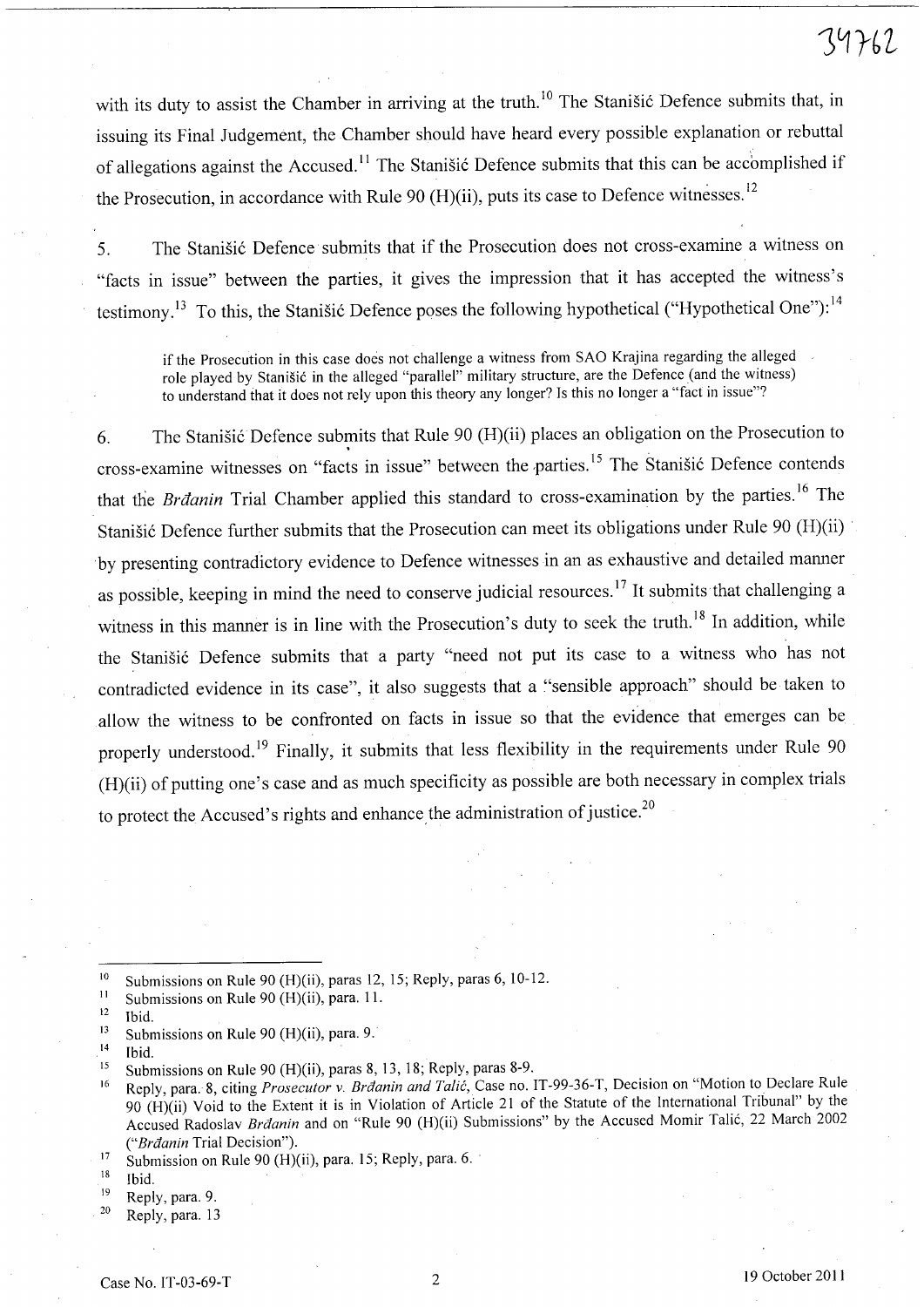7. The Stanišić Defence illustrates its understanding of the Rule and the obligations stemming from it by posing and answering the following hypothetical ("Hypothetical Two"):<sup>21</sup>

If a Defence witness indicates that a hypothetical group of individuals committed a particular crime, but does not mention that Stanišić was part of this group, the Prosecution should ask the witness about Stanišić's involvement in this crime if its case involves allegations that Stanišić was a member of said group. This would allow the Trial Chamber to understand whether the witness is in fact able to implicate Stanišić within the group or conversely has evidence of his innocence despite his proximity to the group. Failing to confront represents a failure to explore and deprives the Trial Chamber of a real opportunity to understand the role of the Accused [ ... ]

But the true value of Rule 90 (H)(ii) is appreciated when one considers that, should the Prosecution rely on certain aspects of Defence witness testimony (a crime(s) was committed by a group of individuals) but not all of it (Stanišić was not involved), then it could be in grave violation of Rule 90 (H)(ii) and could serve to mislead the Trial Chamber when it makes its final determination on the guilt or innocence of the Accused.

8. The Stanišić Defence submits that the remedy analysis in the *Stanišić and Župljanin* Decision for non-compliance with Rule 90 (H)(ii) should be followed.<sup>22</sup> According to the Stanisić Defence, the potential remedies are: (i) a finding of "procedural advantage for the [examining] party", interpreted by the Stanišić Defence to mean a finding that the cross-examining party finds nothing in the witness's testimony to be contradictory to its case; (ii) in its final analysis, the Chamber attributes little to no probative value to contradictory evidence to which a witness did not have the opportunity to respond; and (iii) the Chamber precludes the cross-examining party from later adducing contradictory evidence or recalling witnesses.<sup>23</sup>

### B. **Prosecution**

9. The Prosecution submits that the purpose of Rule 90 (H)(ii) is to ensure that a witness sufficiently understands the context of questions put to him in cross-examination so that the witness is able to comment on aspects of a party's case that the witness's evidence contradicts.<sup>24</sup> The Prosecution contends that Rule 90 (H)(ii) serves to protect witnesses from confusion by ensuring that the witness appreciates the areas in which his testimony conflicts with the cross-examining party's case when it is otherwise not clear that the witness's testimony is contested.<sup>25</sup> The Prosecution submits that Rule 90 (H)(ii) requires the cross-examining party to put to a witness the *general substance* of its case which conflicts with the witness's evidence?6 **In** addition, the crossexamining party is required to contest general aspects of a witness's testimony if there are no other

<sup>&</sup>lt;sup>21</sup> Reply, paras 10-11; see also Submissions on Rule 90 (H)(ii), paras 13-14.

 $22$  Reply, para. 4.

<sup>23</sup> Submissions on Rule 90 (H)(ii), para. 19; Reply, para. 4.

 $24$  Response, paras 3, 6, 9.

<sup>25</sup> Response, paras 3, 9.

<sup>26</sup> Response, paras 9, 19.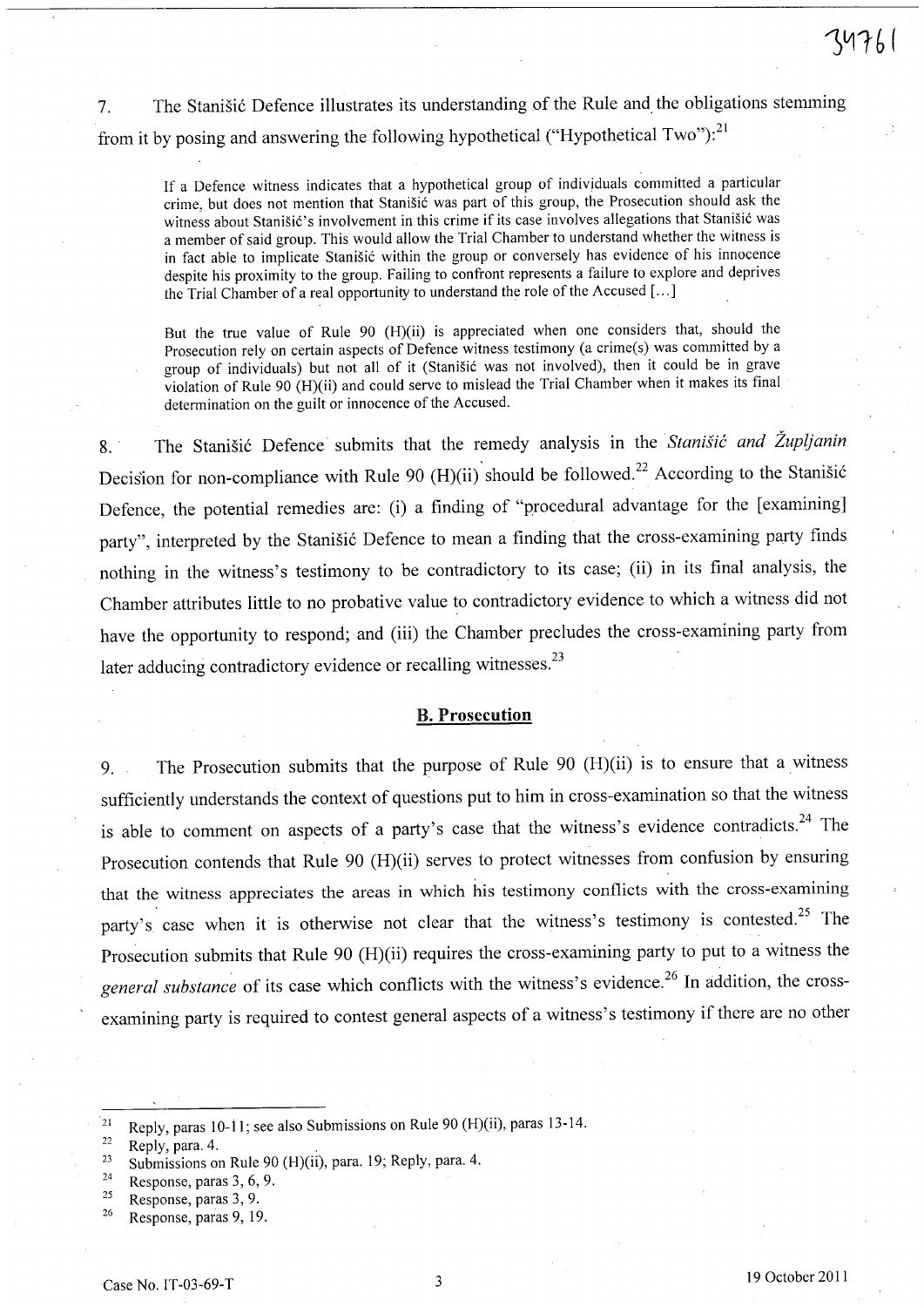... is contacted as as not to confuse the witness but is not "unequivocal indicators" that the evidence is contested, so as not to confuse the witness, but is not required to give notice of every detail in dispute. $27$ .

10. In response to Hypothetical One, the Prosecution submits that the Stanišić Defence misinterpreted the Tribunal's case law by suggesting that an issue is no longer contested if the cross-examining party does not pursue the issue with a witness, when there are ample "unequivocal indicators" showing the issue remains disputed.<sup>28</sup> Specifically, the Prosecution submits that the inclusion in its Pre-Trial Brief of its allegation that parallel structures existed is an "unequivocal indicator" that this is a "fact at issue" and remains an integral part of the Prosecution's case.<sup>29</sup> In response to Hypothetical Two, the Prosecution submits that, while all parties can seek clarification of witness evidence that could be misconstrued, the cross-examining party is not required to clarify evidence that is given on direct examination.<sup>30</sup> The Prosecution acknowledges that it has a duty to assist the Tribunal in arriving at the truth, but submits that the interpretation of Rule 90 (H)(ii) given by the Stanišić Defence would deprive the Prosecution of its ability to conduct crossexaminations effectively.<sup>31</sup> Further, the Prosecution submits that the Rule should be applied flexibly, depending on the circumstances of each situation.<sup>32</sup>

11. The Prosecution submits that Tribunal case law does not require a Chamber to accept witness testimony as true because the testimony was not challenged on cross-examination; thus, it is contrary to case law to ask the Chamber to make a finding that a cross-examining party finds nothing in a witness's testimony contradictory to their case if the witness was not challenged.<sup>33</sup>

# IH. APPLICABLE LAW AND DISCUSSION

#### **A. Introduction**

#### 12. Rule 90(H) provides:

(i) Cross-examination shall be limited to the subject-matter of the evidence-in-chief and matters affecting the credibility of the witness and, where the witness is able to give evidence relevant to the case for the cross-examining party, to the subject-matter of that case.

(ii) In the cross-examination of a witness who is able to give evidence relevant to the case for the cross-examining party, counsel shall put to that witness the nature of the case of the party for whom that counsel appears which is in contradiction of the evidence given by the witness.

- . 30 Response, para. 17.
- 31 Response, paras 11, 13.

<sup>&</sup>lt;sup>27</sup> Response, paras 3, 7, 9, 14, 16, 19.

<sup>28</sup> Response, para. 16.

 $29$  Ibid.

<sup>32</sup> Response, paras 9, 11-12, 19.

<sup>33</sup> Response, paras 8, 11, 18.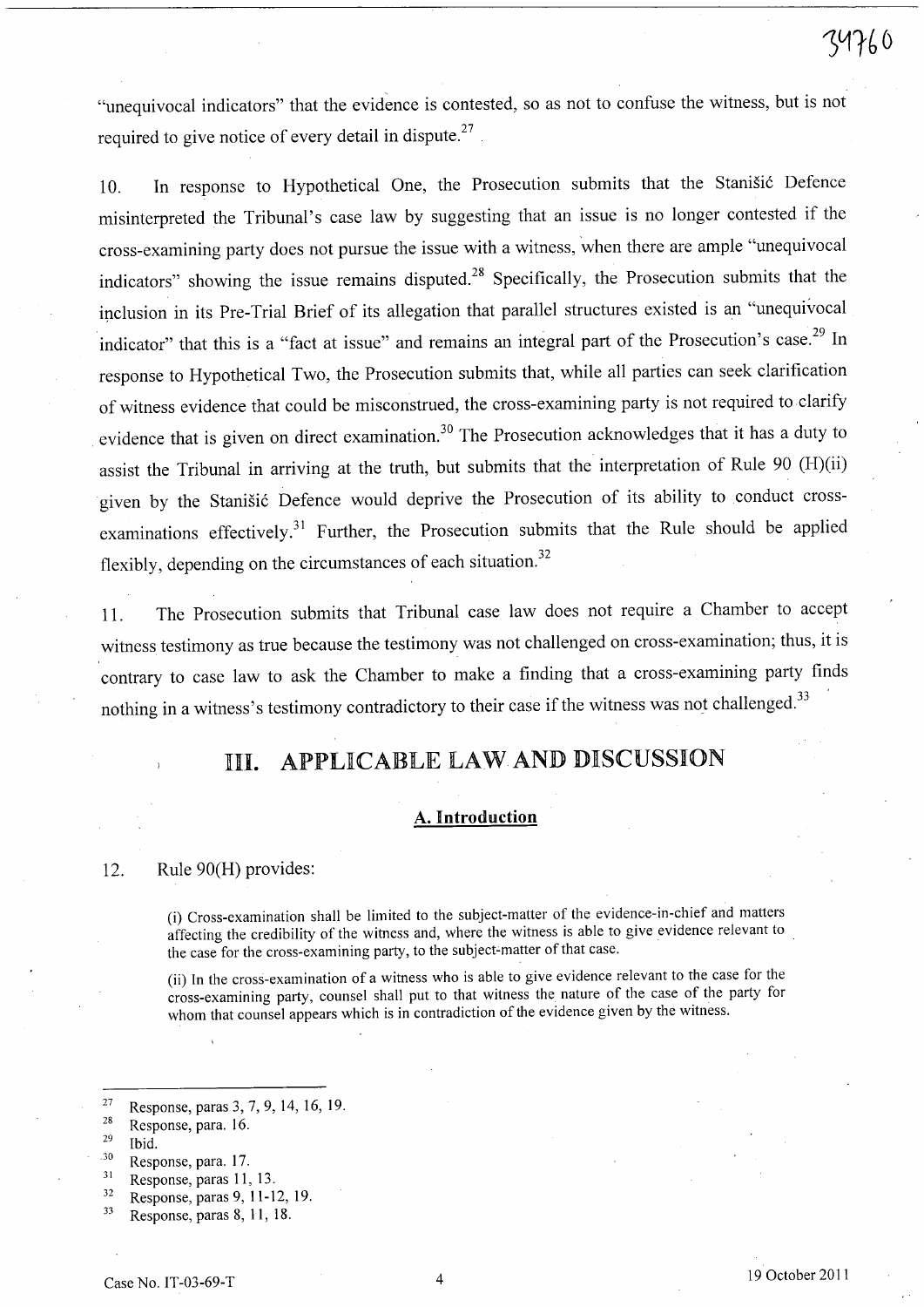13. The Chamber considers that the parties have divergent interpretations of Rule 90 (H), resulting in repeated objections and discussions during court proceedings. The Chamber considers the resolution of this issue to be important and, therefore, allows the Stanišić Defence's request to exceed the word limit in its Reply. The Chamber carefully reviewed the objections in court by the Stanišić Defence. However, the Stanišić Defence's written submissions do not rely on these objections, but instead discuss the two Hypotheticals. Therefore, the Chamber will refer to the Stanišić Defence Hypotheticals to clarify the application of Rule 90 (H)(ii) in practice.

#### B. **Rule 90 (H)**

14. **In** court discussions have highlighted fundamental differences between the parties as to the overall meaning of Rule 90 (H) and as to how 90 (H)(i) and (ii) are to be read together.<sup>34</sup> According to the Tribunal's case law, there is no absolute or general rule that requires a cross-examining party to put to a witness its version of events.<sup>35</sup> Rule 90 (H)(i) and (ii) are to be read conjunctively, not disjunctively. Rule 90 (H)(i) defines those topics upon which a party may cross-examine a witness: 1) the subject-matter of the evidence-in-chief; 2) the credibility of the witness; and 3) the subject matter of the cross-examining party's case, if the witness is able to give relevant evidence. Rule 90 (H)(i) is permissive and does not require cross-examination of witnesses,on these topics or at all.

15. The Chamber considers that Rule 90 (H)(ii) is only applicable, and then only in limited circumstances, when a party cross-examines in category 3, on the subject-matter of its own case. **In**  stating this, the Chamber stresses that the issue is not whether the evidence is contradictory to the cross-examining,party's overall case. Rather, it is whether the witness's contradictory evidence, given while being cross-examined in category 3, is later going to be contested by the crossexamining party introducing contradictory evidence or otherwise challenging the credibility of the witness's version of events. Further, as will be discussed more fully below, the Chamber notes that no special concern exists for a witness to be confused or to be unaware of contestation of his evidence when he is cross-examined in category 1, which is on the subject-matter of the evidence he gave during the examination in chief by the party'that called him.

16. The Chamber observes that the phrase "able to give evidence relevant to the case for the cross-examining party" appears in both (H)(i) and (ii). However, the repetition of this phrase does not mean that the party *must* cross-examine on its own case, under (H)(i), or put the nature of its case, under (H)(ii), to a witness *because* the witness is or may be "able to give evidence relevant to

.)

<sup>34</sup> See T. 13525-13535.

*<sup>35</sup> Prosecutor* v. *Karera,* Case no. ICTR-01-74-A, 2 February 2009 *("Karera* Appeal Judgement"), fn. 55, citing *Braanin* Trial Decision, para. 14. In the footnote, the *Karera* Appeal Chamber noted that it "approves of the language used by the Trial Chamber in *Prosecutor v. Radoslav Braanin and Momir Talić*" found in paragraphs 13-14. Rule 90 (G)(ii) of the ICTR Rules of Evidence and Procedure is identical to Rule 90 (H)(ii).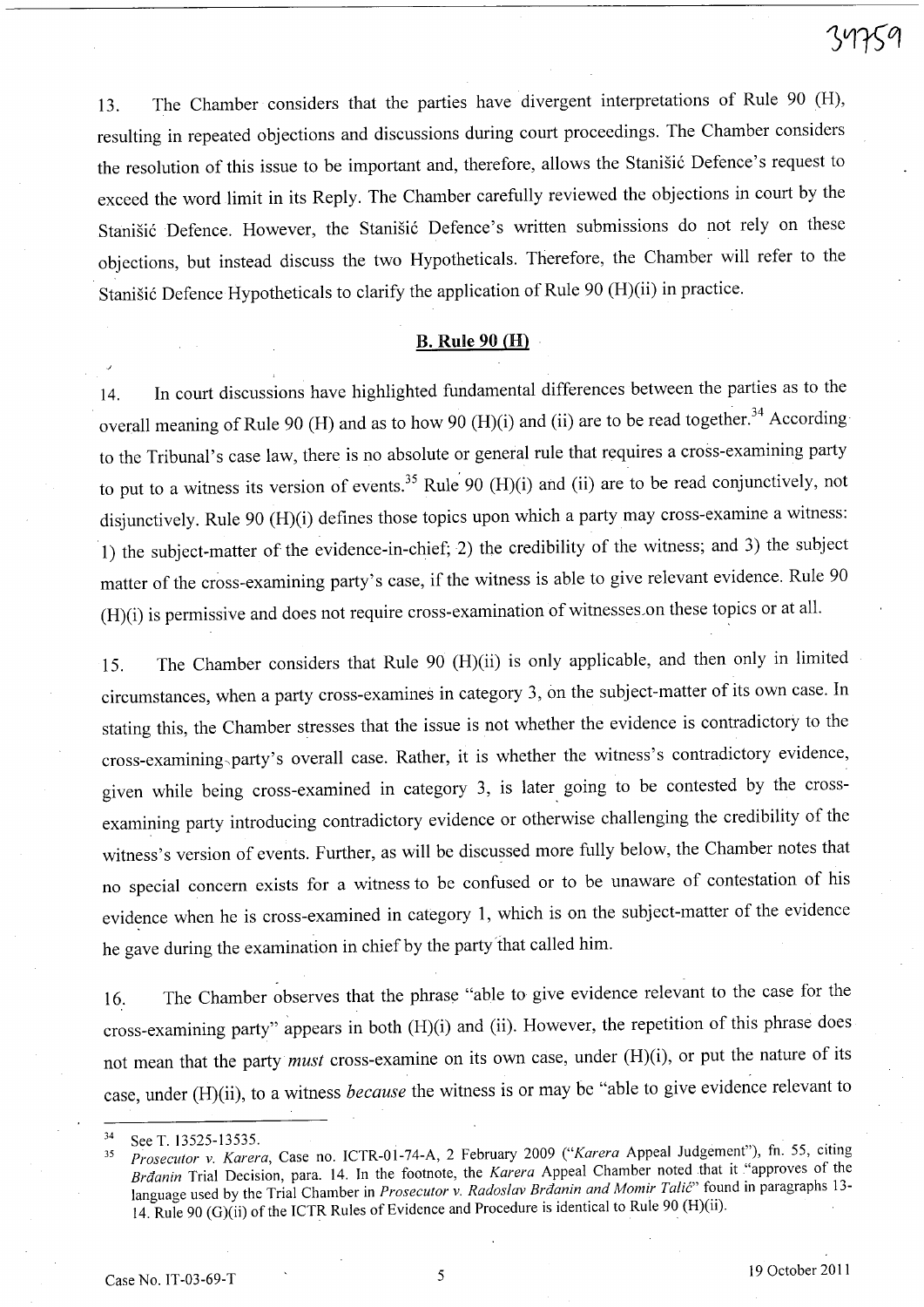the case for the cross-examining party". The Chamber considers this language to be a threshold requirement for when the cross-examining party may cross-examine on the subject-matter of its case under (H)(i), essentially stating the evidence admissibility standard of Rule 89 (C) of the Rules. It thus allows cross-examination on this third category, the cross-examining party's own case, if the witness can give 'relevant' evidence.<sup>36</sup> Any other interpretation would conflict with Rule 90 (H)(i)'s overall permissive language, rendering one portion mandatory, while leaving the other two topics discretionary. Additionally, reading the Rule under any other interpretation would create a general rule requiring a cross-examining party to put its version of events (i.e. its case) to witnesses, in direct contradiction to the Tribunal case law that there is no such general or absolute rule. <sup>37</sup>

# c. The Purposes And Ensuing Obligations of Rule 90 (H)(ii)

#### 1) Introduction

17. Rule 90 (H)(ii)'s purposes are to: 1) ensure the efficient and fair presentation of evidence;<sup>38</sup> 2) assist the Chamber in judging the credibility of a witness;<sup>39</sup> and 3) protect the witness from confusion.<sup>40</sup> Rule 90 (H)(ii) derives from a common law principle first enunciated by the United Kingdom's House of Lords in its review of the *Browne* v. *Dunn* case *("Browne* v. *Dunn*  Decision").<sup>41</sup> The *Browne v. Dunn* Decision is instructive for understanding the genesis of Rule 90 (H)(ii). In *Browne* v. *Dunn,* the four Lords hearing the case all agreed on the following principle, now commonly referred to as the "Rule of *Browne v. Dunn*":<sup>42</sup>

If in the course of a case *it is intended* to suggest that a witness is not speaking the truth upon a particular point, his attention must be directed to the fact by cross-examination showing that that imputation *is intended to be made,* so that he may have an opportunity of making any explanation which is open to him, unless it is otherwise perfectly clear that he has had full notice beforehand *that there is an intention to impeach* the credibility of his story, or (per Lord Morris) the story is of an incredible and romancing character.

39 See *Prosecutor* v. *Krajisnik,* Case no. IT-00-39-A, Judgement, 17 March 2009 *("Krajisnik* Appeal Judgement"), para. 367 and *Karera* Appeal Judgement, para. 24, both citing *Braanin* Appeal Decision, p. 4.

<sup>36</sup> In cross-examining on the evidence-in-chief, the witness's evidence would have already been admitted as relevant during the direct examination and the credibility of a witness is relevant outside of either party's case, negating the need for the 'relevance' language to appear anywhere but for category 3, the cross-examining party's own case.

<sup>37</sup>  Karera Appeal Judgement, fn. 55.

<sup>38</sup>  See *Prosecutor v. Radoslav Brāanin and Momir Talić*, Case. no. IT-99-36-AR73.7, Decision on the Interlocutory Appeal against a Decision of the Trial Chamber as of Right, 6 June 2002 *("Braanin* Appeal Decision"), p. 4; See *Karera* Appeal Judgement, fn. 55, citing *Brdanin* Trial Decision, para. 13.

*<sup>40</sup> Krajisnik* Appeal Judgement, para. 368.

<sup>41</sup>6 R. 67 (H.L), 28 November 1893 (Lord Herschell, L.C, Lords Halsbury, Morris and Bowen), *dismissed, aff'g* the *Court* of Appeals Judgement. In *Browne,* the plaintiff brought a charge of libel for a legal document drafted by the defendant, an attorney retained to file a complaint against the plaintiff, pp. 67-68. The alleged clients testified that they had retained the defendant's services to bring proceedings against the plaintiff and that document was produced, shown to and signed by them for this purpose, ibid. They were either not cross-examined at all or not cross-examined on their actions or the authenticity of the document, ibid. In the closing speech, the plaintiff asked the jury to disbelieve the testimony of the witnesses on these points, pg. 71. The jury found for the plaintiff, p. 67.

*<sup>42</sup> Browne Decision, pp. 67, 70-71, 76-79 (emphasis added).*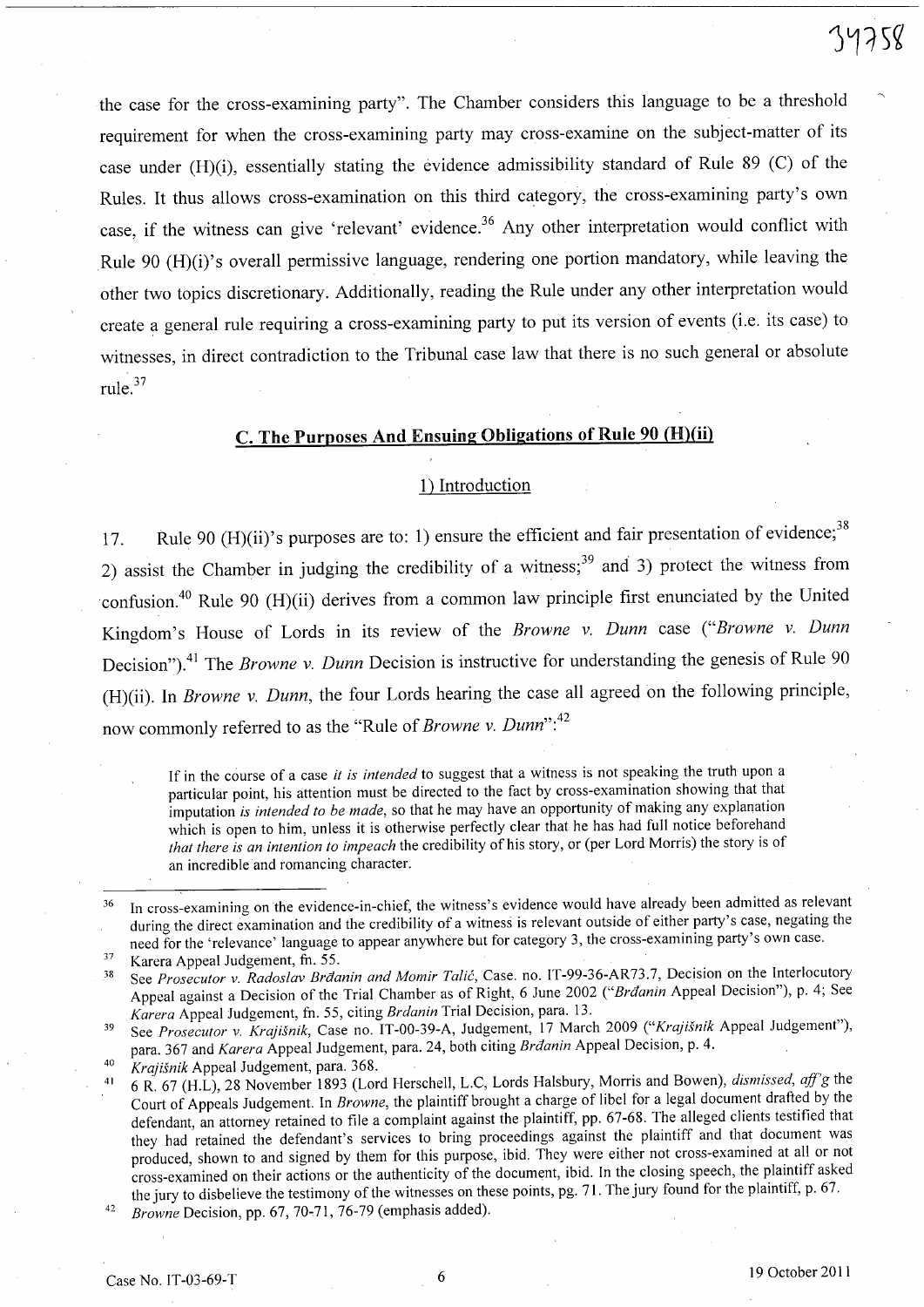34757

18. The predominant rationale of the principle was "fair dealing with witnesses".<sup>43</sup> The Chamber emphasizes language it considers of particular importance in the original Rule - to wit, that there is a present intention to impeach the witness on a particular point by the cross-examining party, but the impeachment is going to be introduced *at a later time* in the case, rather than *earlier*  when the witness can respond directly. The *Braanin* Trial Chamber summarized the Rule of *Browne* v. *Dunn* as, "where the cross-examining party intends to later contradict the testimony of a witness on a fact in issue (by introducing further evidence or by suggesting that the witness's testimony can be otherwise explained), the witness should be given the opportunity in crossexamination to comment upon the contradictory version".<sup>44</sup>

#### 2) Presentation of Evidence

#### *(a) Purpose*

19. Rule 90 (H)(ii) assists in the fair and efficient presentation of evidence by requiring a party to put the nature of its case to a witness on cross-examination, rather than later, during the presentation of its own case, introducing evidence contradicting the witness or challenging the credibility of his testimony. This results in: 1) the party bringing the witness to be on notice that the witness's evidence is contested and to adjust its presentation of evidence accordingly;<sup>45</sup> 2) avoiding recalling the witness, potentially delaying the proceedings, once it is clear that his testimony is being challenged;<sup>46</sup> and 3) the Chamber hearing the simultaneous presentation of the crossexamining party's contradictory evidence to which the witness can respond, rather than this evidence being presented later when the witness is no longer present to explain the contradiction.<sup>47</sup>

# *(b) Ensuing Obligations*

20. To ensure the fair and efficient presentation of evidence, Rule 90 (H)(ii) requires the crossexamining party to contest only those witness statements that, if not taken up while the witness was on the stand and in the absence of other 'unequivocal indicators', would suggest to the calling party, the Chamber and the witness that the cross-examining party is not contesting the witness's statement.<sup>48</sup> The Rule allows for flexibility depending on the circumstances at trial.<sup>49</sup> In keeping

*<sup>43</sup> Browne* Decision, pp. 70-71 (Lord Herschell, L.C.).

*<sup>44</sup> Braanin* Trial Decision, para. 12; Seealso id., fn. 5, 6, 7, 9, citing to the same interpretation and application of the Rule in criminal proceedings in England, Australia and Canada.

*<sup>45</sup> Karera* Appeal Judgement, fn. 55, citing *Brdanin* Trial Decision, para. 13.

*<sup>46</sup> Krajisnik* Appeal Judgement, para. 367 and *Karera* Appeal Judgement, para. 24.

*<sup>47</sup> Karera* Appeal Judgement, fn. 55, citing *Braanin* Trial Decision, para. 14.

 $48$  Ibid.  $11$  C

*<sup>49</sup> Krajisnik* Appeal Judgement, para. 368; *Karera* Appeal Judgement, para. 26.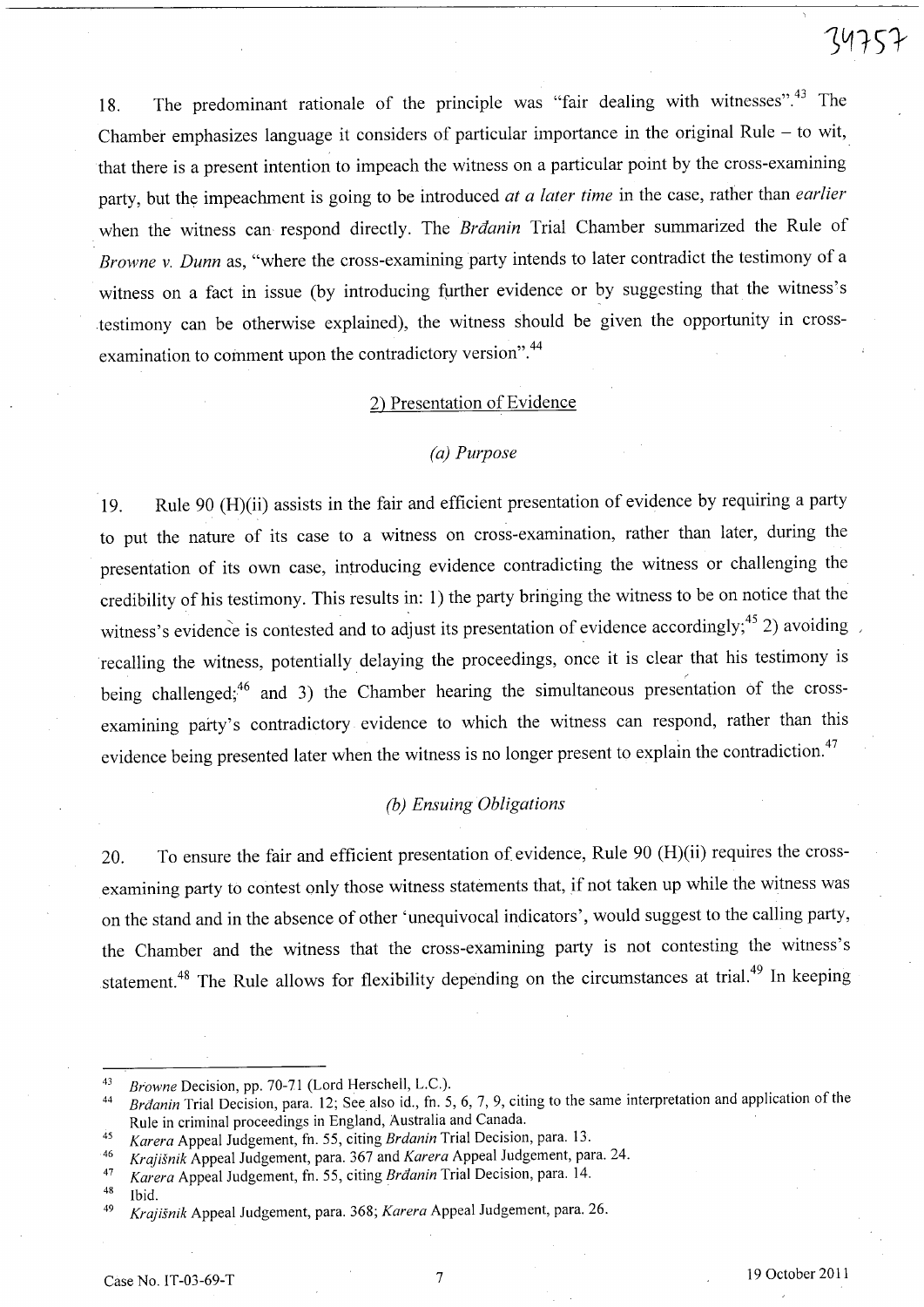with the Rule's purpose, there is no need for the cross-examining party to put its case to a witness if it is obvious in the circumstances of the case that the version of the witness is being challenged.<sup>50</sup>

21. If there are no 'unequivocal indicators' that the cross-examining party is contesting a witness's versions of events, the party calling the witness would not be on notice that the evidence will be contested, rendering the trial unfair and impeding the party's ability to effectively plan the presentation of its case. All Prosecution evidence admitted to date constitutes 'unequivocal indicators' of what the Prosecution is contesting and the current stage of proceedings is relevant to determining whether it is evident that a Defence witness's version of events is being challenged.

22. The Stanišić Defence submitted that "as the Prosecution's case has closed", its submissions were limited to the obligation of the Prosecution to comply with the Rule during cross-examination of Defence witnesses.<sup>51</sup> Additionally, the Hypotheticals relate to "facts in issue" that the Prosecution, in its case in chief, has already presented evidence on. The Chamber considers that requiring the repetitive presentation of evidence on cross-examination, which was in 'substance already introduced in the case in chief, does not advance the fair and efficient presentation of evidence. In fact, it would make the presentation of evidence considerably less efficient by necessitating the constant eliciting, during cross-examination, of evidence through numerous defence witnesses on matters which have already clearly been contested. A decision by the cross examining party not to challenge a witness who testifies in contradiction to the cross-examining party's evidence already presented is a trial strategy. The Chamber can assess the credibility of the . contradictory evidence, so long as the cross-examining party is not planning on introducing further evidence to contradict the witness or challenge his version of events. The cross-examining party could decide that the witness's testimony is not credible in light of evidence already presented or that the witness is going to repeat the same contradictory evidence and challenging him would be fruitless. Whether the cross-examining party's decision not to challenge the contradictory evidence and rely on its own evidence was a sound trial strategy is irrelevant to the Rule's purpose.

#### *(e) Applied to the Current Case*

23. In Hypothetical One, the Stanišić Defence asks: if the Prosecution does not challenge a witness from SAO Krajina on the role Stanišić allegedly played in a parallel military structure, "[i]s this *no longer* a "fact in issue"?"<sup>52</sup> As stated in paragraph 22, the Chamber considers that a decision . not to challenge a witness on an aspect of the cross-examining party case to which evidence has

<sup>50</sup> Ibid., both citing the *Browne* Decision, p. 7 I.

<sup>&</sup>lt;sup>51</sup> Submissions on Rule 90 (H)(ii), para. 6.

<sup>52</sup> Submissions on Rule 90 (H)(ii), para. 9 (Emphasis added).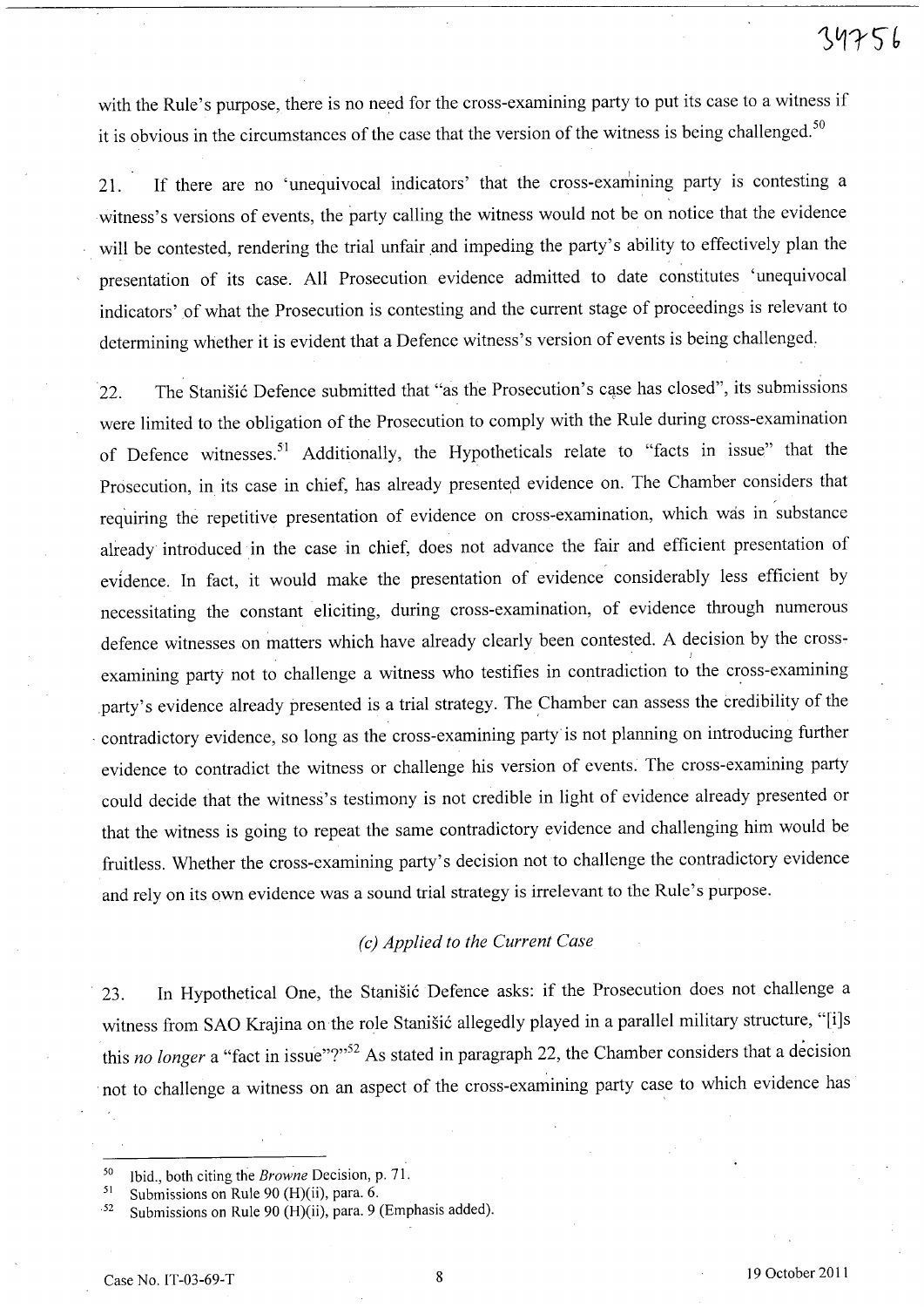.already been presented in no way means, by virtue of Rule 90 (H)(ii) or otherwise, that the crossexamining party has abandoned that aspect of its case.

#### 3) Assisting the Chamber

#### *(a) Purpose*

24. Rule 90 (H)(ii) can assist a Chamber in judging credibility by allowing it to hear the witness's explanation on those aspects of his testimony contradicted by the opposing party's evidence.<sup>53</sup> The Chamber draws attention to two parts of this statement: (i) the witness has testified to something that is contradicted by the opposing party's evidence, and (ii) the Rule assists the Chamber in better assessing the credibility of those parts of a witness's evidence that are disputed by the cross-examining party by allowing the witness to explain the contradiction. This is to be distinguished from the suggestion that the Chamber is assisted by requiring that contradictory evidence *should* be elicited. Additionally, while the Rule can assist the Chamber in judging the credibility of contradictory evidence, credibility can also be challenged by other evidence.<sup>54</sup>

## *(b) Ensuing Obligations*

25. The text of Rule 90 (H)(ii) states that the witness must have testified in cross-examination to something in contradiction to the cross-examining party's case for the Rule'to apply. The crossexamining party must also be intending, as a part of its case, to later introduce evidence contradicting that witness or to later challenge the credibility of the witness's evidence. If the crossexamining party has not contested (through earlier presenting its own evidence or by challenging the witness on the stand) the witness's evidence given in cross-examination, the witness's evidence, *at that point,* is not contradictory. It is only by the cross-examining party later introducing its evidence or later challenging the credibility of the witness's evidence that the witness's testimony becomes contradictory and the Chamber, in hindsight, has lost the opportunity to hear the witness's explanation of the contradiction. If the cross-examining party does not later introduce evidence or challenge the credibility of the witness's evidence, the witness's testimony remams noncontradictory to the opposing party's case and is thus outside of Rule 90 (H)(ii).

## *(e) Applied to the Current Case*

26. In Hypothetical Two, the Stanisic Defence submits that if a Defence witness indicates that a group committed a crime, but does not mention if Stanisić was a part of the group, the Prosecution would be in "grave violation" of Rule  $90$  (H)(ii) if it does not ask if Stanisic was involved in the

*<sup>53</sup> Krajisnik* Appeal Judgement, para. 367 and *Karera* Appeal Judgement, para. 24.

*<sup>54</sup> Krajisnik* Appeal Judgement, para. 37l.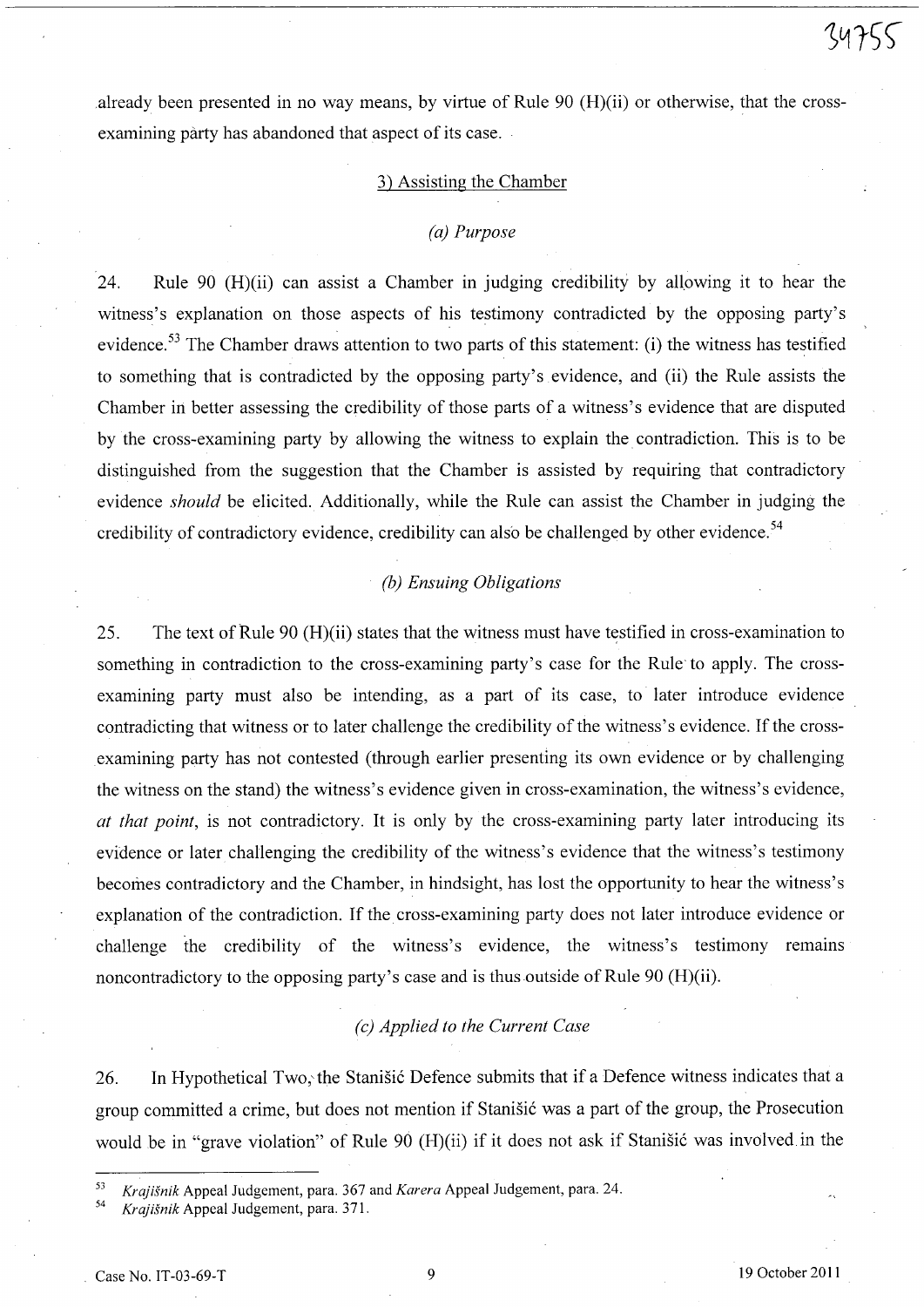crime and "relies on some aspects of this Defence witness's testimony (that a crime was committed by a group), but not all of it (that Stanisic was not involved)". It also submits the Prosecution should ask the witness about Stanišić's involvement in the crime to allow the Chamber to understand whether the witness is "able to implicate Stanišić" or "conversely has evidence of his innocence".

27. The Prosecution is not obligated under Rule 90 (H)(ii) to put its case to a witness who has not contradicted the Prosecution's case, nor is it obligated to elicit contradictory evidence if the witness has not testified to anything contradicting the Prosecution's case. The Prosecution is not required to clarify evidence given on direct examination, even if such clarification could lead to eliciting contradictory or confirmatory evidence. In the absence of the witness testifying to anything contradicting the Prosecution's case, the Chamber reiterates that the purpose of Rule 90 (H)(ii) is not the elicitation of new testimony, that may or may not be contradictory, on topics the witness has not commented on so that the Chamber can learn whether or not the Defence witness can implicate or exonerate the accused. Further, there is no obligation to do so under Rule 90 (H)(ii). Finally, if during cross-examination any matter is raised, which was not addressed in the examination in chief, the calling party is entitled to further elaborate on the matter in re-examination. Returning to the Hypothetical given by the Stanišić Defence, the cross-examining party may have no reason to assume that the witness has knowledge of the presence of the accused within the group or may consider that it has already proven the involvement of the accused in the events at issue. In this situation, the calling party may still elicit evidence in re-examination on those related aspects which the cross-examining party left untouched.

## 4) Protecting the Witness from Confusion

#### *(a) Purpose*

28. Rule 90 (H)(ii) is intended to protect the *witness* from confusion about the questions posed to him, to enable the *witness* to understand the context of the questions and to ensure that the *witness* understands that his evidence is being challenged.<sup>55</sup>

#### *(b) Ensuing Obligations*

29. In order to comply with the Rule 90 (H)(ii), it is sufficient for the cross-examining party to put the nature of its case to the witness.<sup>56</sup> "Putting the nature of its case" means a party must put the

*<sup>55</sup> Krajisnik* Appeal Judgement, para. 368.

Ibid.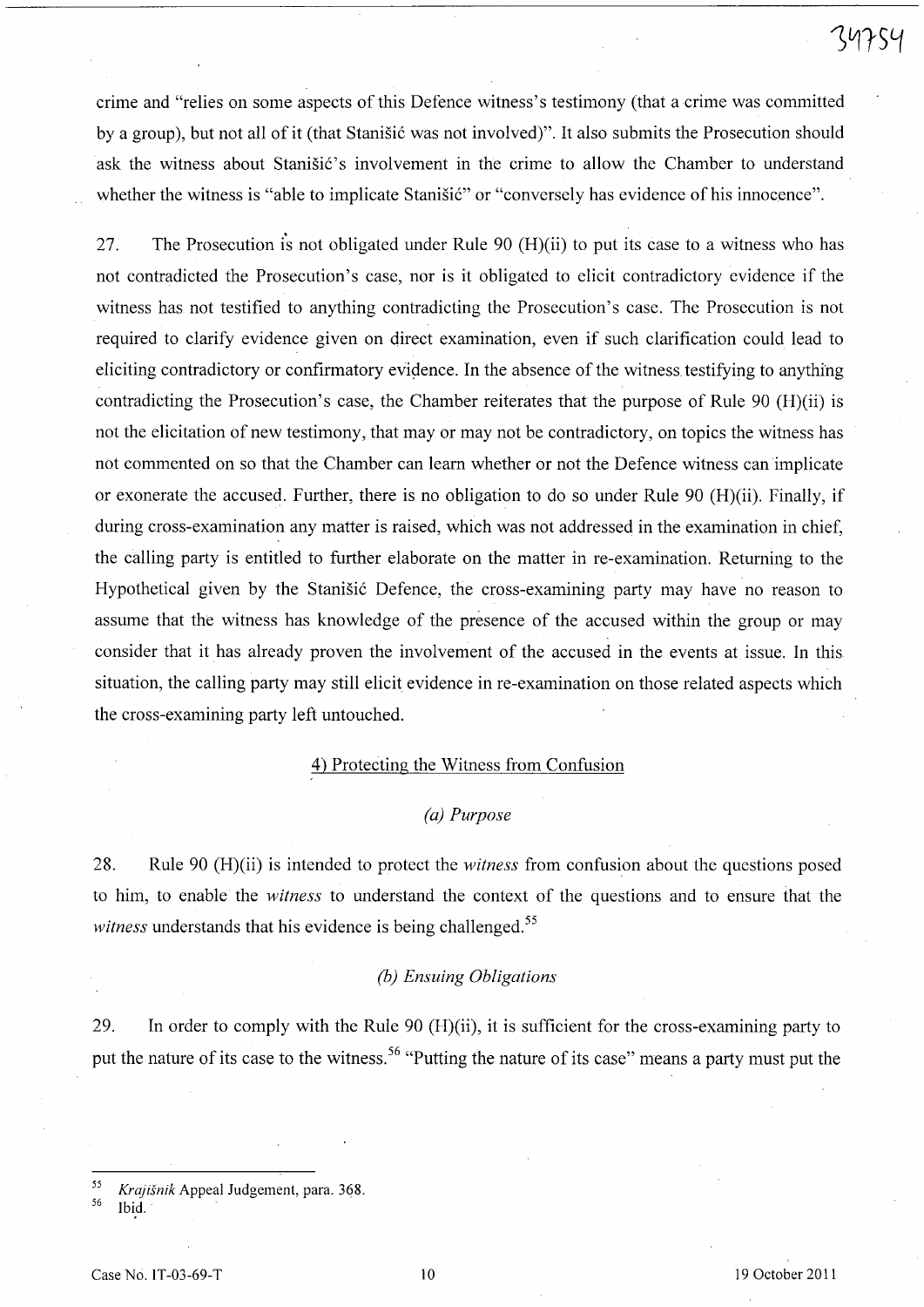general substance of its case to the witness which conflicts with his evidence.<sup>57</sup> The crossexamining party need not explain every detail of the contradictory evidence.<sup>58</sup>

## *(c) Applied to the Current Case*

30. In Hypothetical One, the Stanisi6 Defence asks: "[i]s *the Defence* to understand that [the Prosecution] does not rely upon this theory any longer?"<sup>59</sup> In paragraphs 22 and 23, the Chamber has already made clear that the absence of a question being posed to a witness does not result in the abandonment of any aspect of the cross-examining party's case. Additionally, the purpose of Rule 90(H)(ii) is not to protect the party calling the witness from confusion about a cross-examining party's case, the context of questions posed, or whether the witness's evidence is contested.<sup>60</sup> The Stanišić Defence is aware of the context of questions posed in cross-examination and the nature of the Prosecution's case, having been informed by the Indictment, the Prosecution's Pre-Trial Brief, witness lists, as well as the presentation of the Prosecution's case and submissions on Rule 98 *bis.*  The Stanišić Defence may understand the theory of the Prosecution's case however it chooses to interpret it, but it should not rely on Rule 90 (H)(ii) or the absence of a particular question being posed to a specific witness as support for that understanding being shared by the Chamber. Additionally, Rule 90 (H)(ii) is not a proper mechanism for either party to litigate alleged inadequacies and/or vagueness in the Indictment, Pre-Trial Brief or other trial-related instruments.

31. The Prosecution is not obligated under Rule 90 (H)(ii) to cross-examine witnesses in an exhaustive and detailed manner.<sup>61</sup> The Prosecution does have a duty to assist the Chamber in arriving at the truth. However, this duty does not change the Prosecution's obligations under Rule 90 (H)(ii) from those established in the Tribunal's case law and the text of the Rule itself.

#### D. Remedies for **Violation** of Rule 90 (H)(ii)

32. Since the Chamber has not found that the Prosecution has violated its obligations under Rule 90(H)(ii), it declines to adopt any specific remedies or a "remedy analysis". The Chamber will continue to evaluate objections raised under Rule 90 (H)(ii) as they arise and decide on a case by case basis what, if any, the remedy should be. '

<sup>57</sup> Ibid.

*<sup>58</sup> Krajisnik* Appeal Judgement, para. 368; *Karera* Appeal Judgement, para. 26.

<sup>59</sup> Submissions on Rule 90 (H)(ii), para. 9 (Emphasis added).

<sup>60</sup> See *Krajisnik* Appeal Judgement, para. 369-370; *Karera* Appeal Judgement, para. 27, stating that Rule 90 (H)(ii) does not apply to a testifying accused. The fundamental difference between an accused and other witnesses is that the accused is well aware of the context of the Prosecution's questions and case. Ibid. The Indictment, the Prosecution Pre-Trial Brief, and the witness lists as a whole inform an accused of the case against him. Ibid.

<sup>61</sup> See *Krajisnik* Appeal Judgement, para. 368.